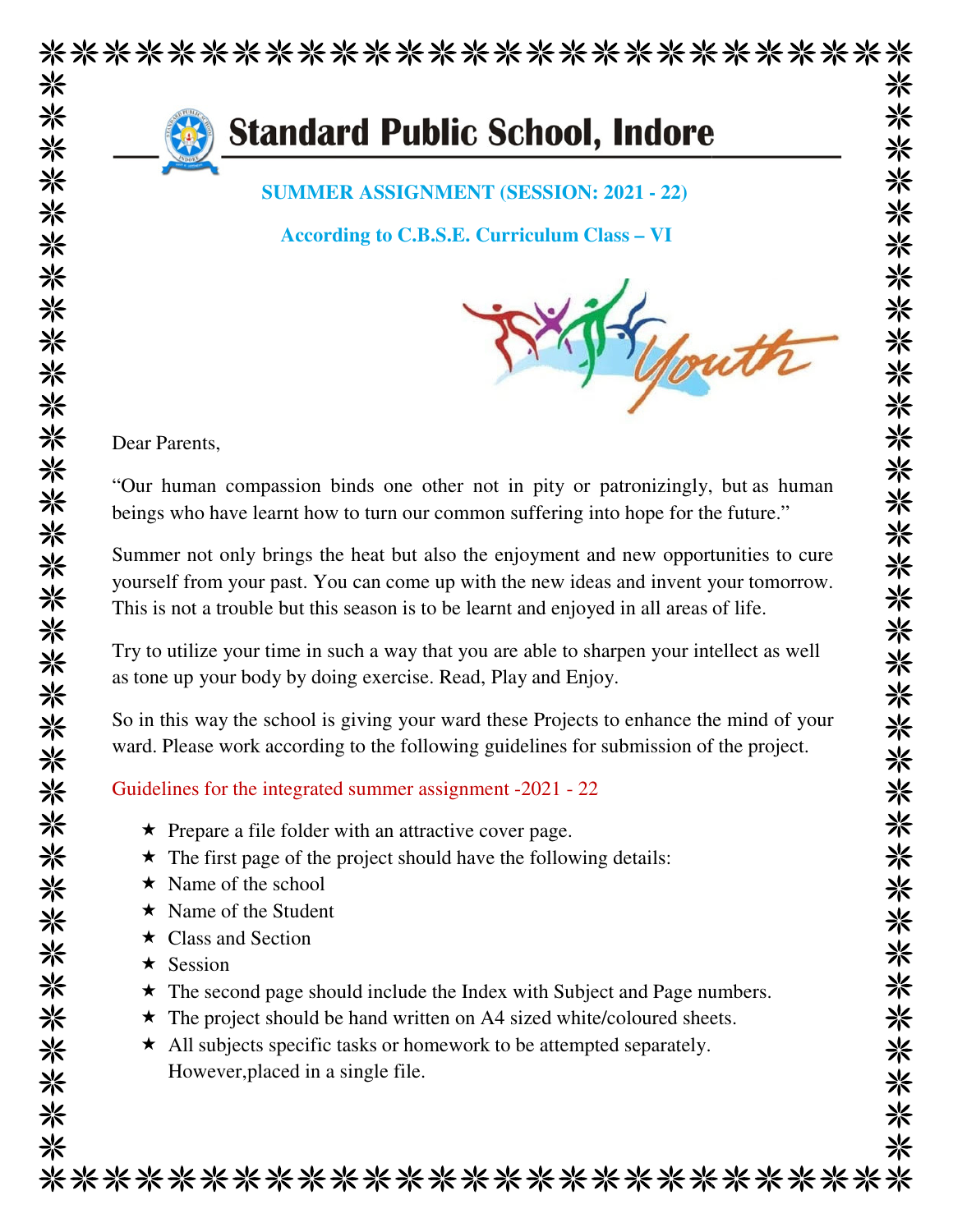|          | ***************************                                                                                                                         |
|----------|-----------------------------------------------------------------------------------------------------------------------------------------------------|
|          | ★ Cover page, table of contents, acknowledgements, and bibliography should be                                                                       |
|          | included.                                                                                                                                           |
|          | $\star$ While reading the mentioned book in a tabular form.                                                                                         |
|          | ★ Design poster to motivate youth to join NCC or NSS.                                                                                               |
|          | ★ It should be well presented, researched and pictorial                                                                                             |
|          | * Each task should not exceed 5 sheets. Do neat work.                                                                                               |
|          | * Marks will be deducted on overall score for late submission/incomplete work.                                                                      |
| ★        | The Project must be submitted to the Class Teacher by 1 <sup>st</sup> June 2020.                                                                    |
|          | <b>Interdisciplinary Project:</b>                                                                                                                   |
|          | <b>Basic Objectives:</b>                                                                                                                            |
|          | * To understand the responsibility as upcoming youth and support in nation building.                                                                |
|          | * To enhance the self-reading and analysing habit and develop the problem solving                                                                   |
|          |                                                                                                                                                     |
| approach | * To realise and understand the role of youth.                                                                                                      |
|          | English                                                                                                                                             |
| Q.No.    | Questions                                                                                                                                           |
| Q.1      | Write a short paragraph of 80-100 words about the Importance of Youth in<br>Education.                                                              |
| Q.2      | Write a self composed poem on 'The Role of Youth'.                                                                                                  |
| Q.3      | Read the following books online (1. Adventures of Pinocchio 2. Robinson                                                                             |
|          | Crusoe)                                                                                                                                             |
|          | and write:-                                                                                                                                         |
|          | a. Synopsis of the book,<br>b. The character you liked the most and why?                                                                            |
| Q.A      | Write at least 50 verbs and their past and past participle of the words that you<br>come across while reading the mentioned book in a tabular form. |

 $\Rightarrow$ 

\*\*\*\*\*\*\*\*\*\*\*\*\*\*\*\*\*\*\*\*\*\*\*\*\*\*\*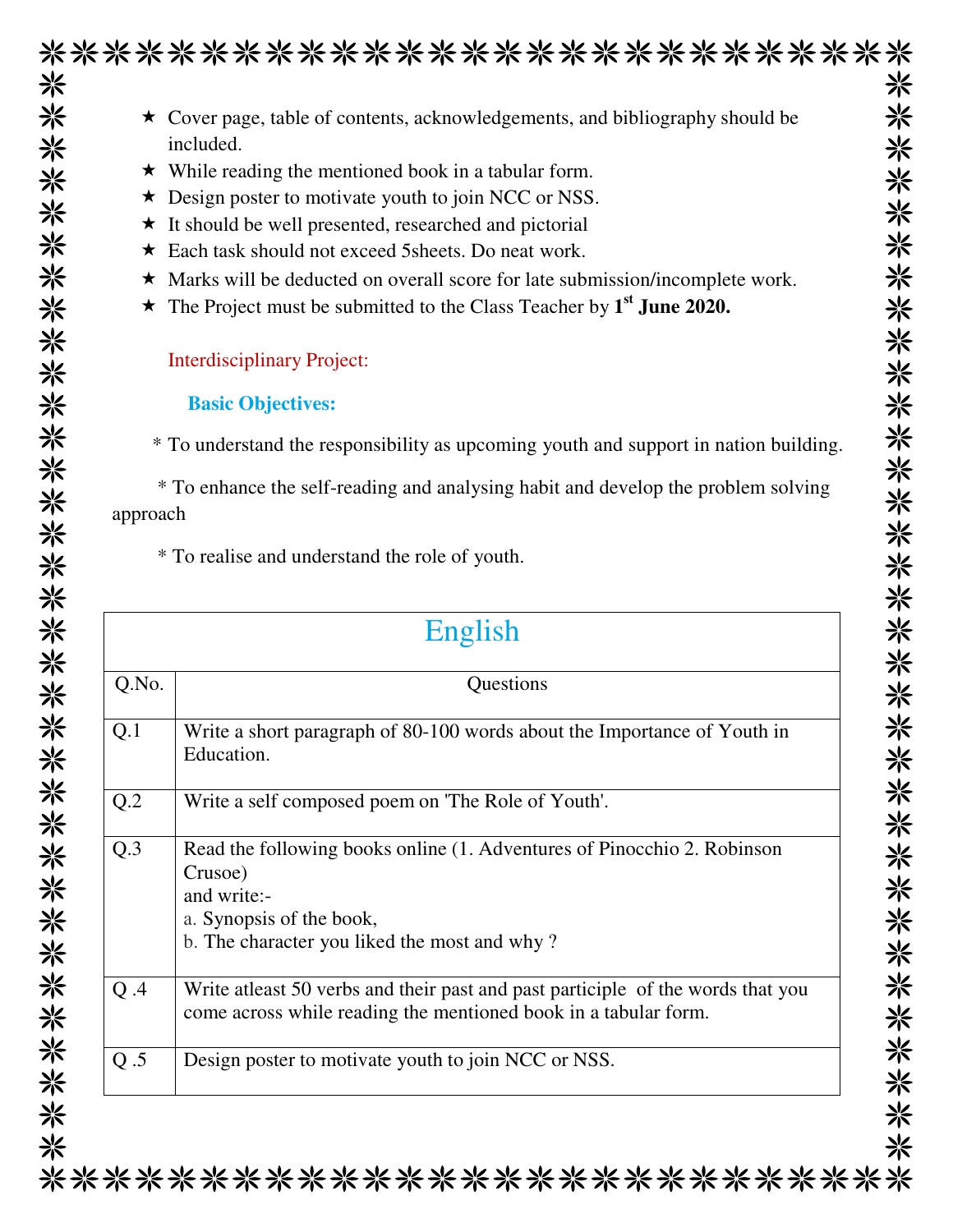|          | Hindi                                                                               |  |  |
|----------|-------------------------------------------------------------------------------------|--|--|
| Q.No.    | Questions                                                                           |  |  |
|          | प्रश्न-1 ''राष्ट्र निर्माण में युवाओं की भूमिका " विषय पर (100-120)शब्दों में निबंध |  |  |
|          | लिखन किजिए।                                                                         |  |  |
|          | प्रश्न-2 एन.सी.सी (NCC) व आर. एस. एस (RSS) की कार्य प्रणाली को 80ए                  |  |  |
|          | 100शब्दों में लिखते हुवे यह बताएं की यह संस्थाएं युवा पीढ़ी को कैसे राष्ट्र         |  |  |
|          | कि प्रति जागरूक व समर्पित बनाती हैं।(दोनों संस्थाओं के प्रतीक चिन्ह भी              |  |  |
|          | बनाएं)                                                                              |  |  |
|          | प्रश्न-3 कोरोना माहामारी के दौरान इंदौर शहर के युवाओं ने मदद व मानवता की            |  |  |
|          | एक नई मिसाल कायम की है। कुछ ऐसे युवाओं और संस्थानों के बारे मे                      |  |  |
|          | जानकारी एकत्र कर उनके प्रयासों को 100-120 शब्दों में लिखिए।                         |  |  |
|          | प्रश्न-4   "युवा और राष्ट्र निर्माण" विषय पर पोस्टर बनाकर श्लोगन लिखिए।             |  |  |
| प्रश्न-5 | यवाओं का आपराधिक मामलों में लिप्त होने पर चिंता व्यक्त करते हुए अपने                |  |  |
|          | शहर के महापौर को पत्र लेखन किजिए।                                                   |  |  |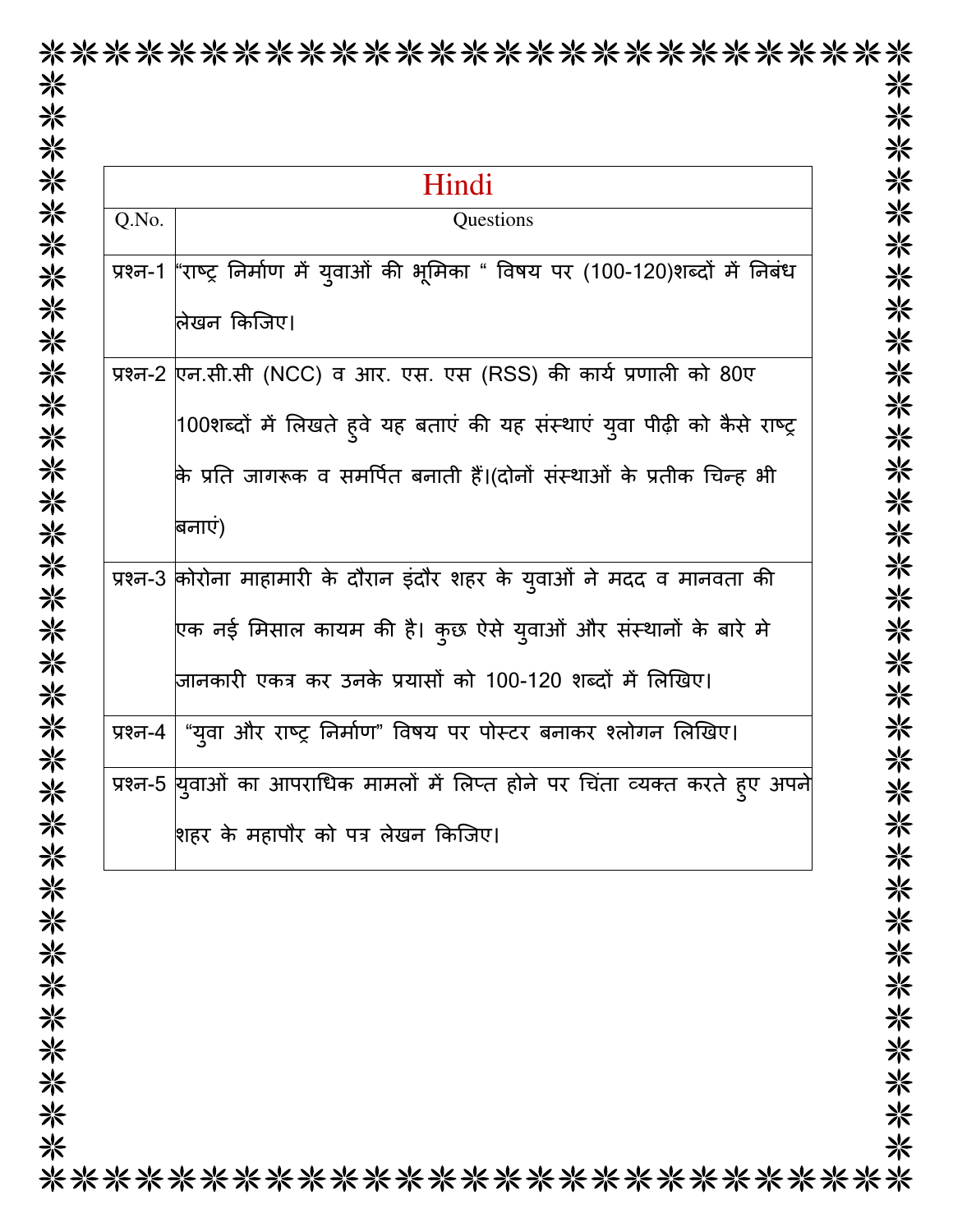## \*\*\*\*\*\*\*\*\*\*\*\*\*\*\*\*\*\*\*\*\*\*\*\*\*\*\* 米 米 米米米米米米米米米米米米米米米米米米米米米米米米米米米米米米米米米米 **Mathematics** Q.No. Questions Q.1 The Council of Scientific & Industrial Research (CSIR) introduced, in 1987, a scheme of Awards for Young Scientists in CSIR system in order to promote excellence in various fields of science and technology. These Awards are known as "CSIR Young Scientist Awards". Each award a cash prize of Rs.50000 (Rupees fifty thousand). Awardees are entitled to a Special Honorarium of Rs 7500/- (Rupees seven thousand five hundred) per month till the age of 45 years. This incentive shall be admissible as long as the recipient remains in the service of CSIR. Research grant of Rs 25 lakh (Rupees twenty-five lakh) over a period of five years, is also given, which is normally to the tune of Rs 5 lakh per annum per CSIR Young Scientist Awardee. **Name of sections Year Year 1990 - 2000 2000 - 2010**  Agriculture and Forestry Sciences 1 8 5 Animal, Veterinary & Fishery Sciences | 9 4 Chemical Sciences 10 8 Engineering Sciences 10 10 10 Materials Science 8 9 Mathematical Sciences (including 9 10 Statistics) Physical Sciences 2 8 Plant Sciences and 10 9 **Find the following questions**  1. Find the Ratio from the given information In Material science and Mathematics science in year 1990-2000. 2. Draw the separate bar graph of awardees in the year 1990-2000 and 2000 – 2010. 3. Find the average of each section of given above table .The results of which ten years in the above table were excellent. 4. Write the names of particular section for most awardees are selected & lowest awardees selected In both the years range years 1990 to 2000 and 2000 to 2010. 5. Find the total prize amount got by Young Scientist in plant science year 1990 - 2000 and 2000 to 2010. Also find the ratio of amount. \*\*\*\*\*\*\*\*\*\*\*\*\*\*\*\*\*\*\*\*\*\*\*\*\*\*\*\*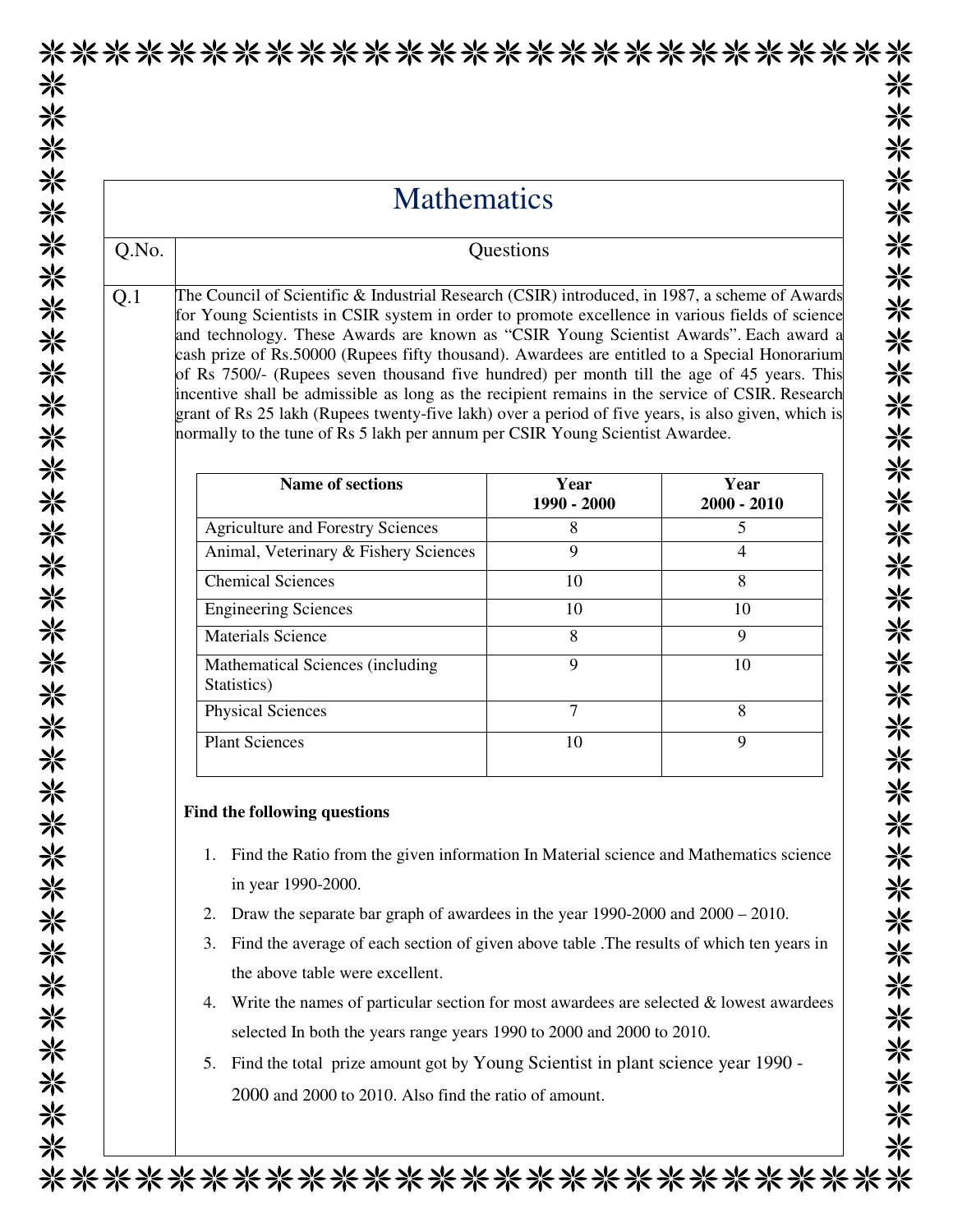| Q. No.<br>Question<br>Q.1<br>the responsibilities of youth towards the society?<br>Q.2<br>interdependent world as a result of those characteristics.<br>(100 words)<br>Q.3<br>person to person. How can we help in our nation building?<br>$(90-100$ Words)<br>Make a chart on 'Role of youth in society'<br>Q.4 | <b>Social Studies</b> |                                                                                                                                                                                                                                                                                                                        |
|------------------------------------------------------------------------------------------------------------------------------------------------------------------------------------------------------------------------------------------------------------------------------------------------------------------|-----------------------|------------------------------------------------------------------------------------------------------------------------------------------------------------------------------------------------------------------------------------------------------------------------------------------------------------------------|
|                                                                                                                                                                                                                                                                                                                  |                       |                                                                                                                                                                                                                                                                                                                        |
|                                                                                                                                                                                                                                                                                                                  |                       | Youth has a very important role to play for society. For that we need to know<br>why youth are so special. It is so because they are young, full of energy and<br>educated with rationality as their ultimate belief. Write in 80 words What are                                                                       |
|                                                                                                                                                                                                                                                                                                                  |                       | Nation building is possible only through a unique, "national education" which<br>emphasizes the unique culture, origin, history of the actual nation, what the<br>national characteristics of its people are and what mutually complementing role<br>the members of the nation could play in a globally integrated and |
|                                                                                                                                                                                                                                                                                                                  |                       | Nation building is a super thought. Every Citizen dreams of participating in it.<br>Its my subjective steps in building a vibrant nation. It would be varying from                                                                                                                                                     |
|                                                                                                                                                                                                                                                                                                                  |                       |                                                                                                                                                                                                                                                                                                                        |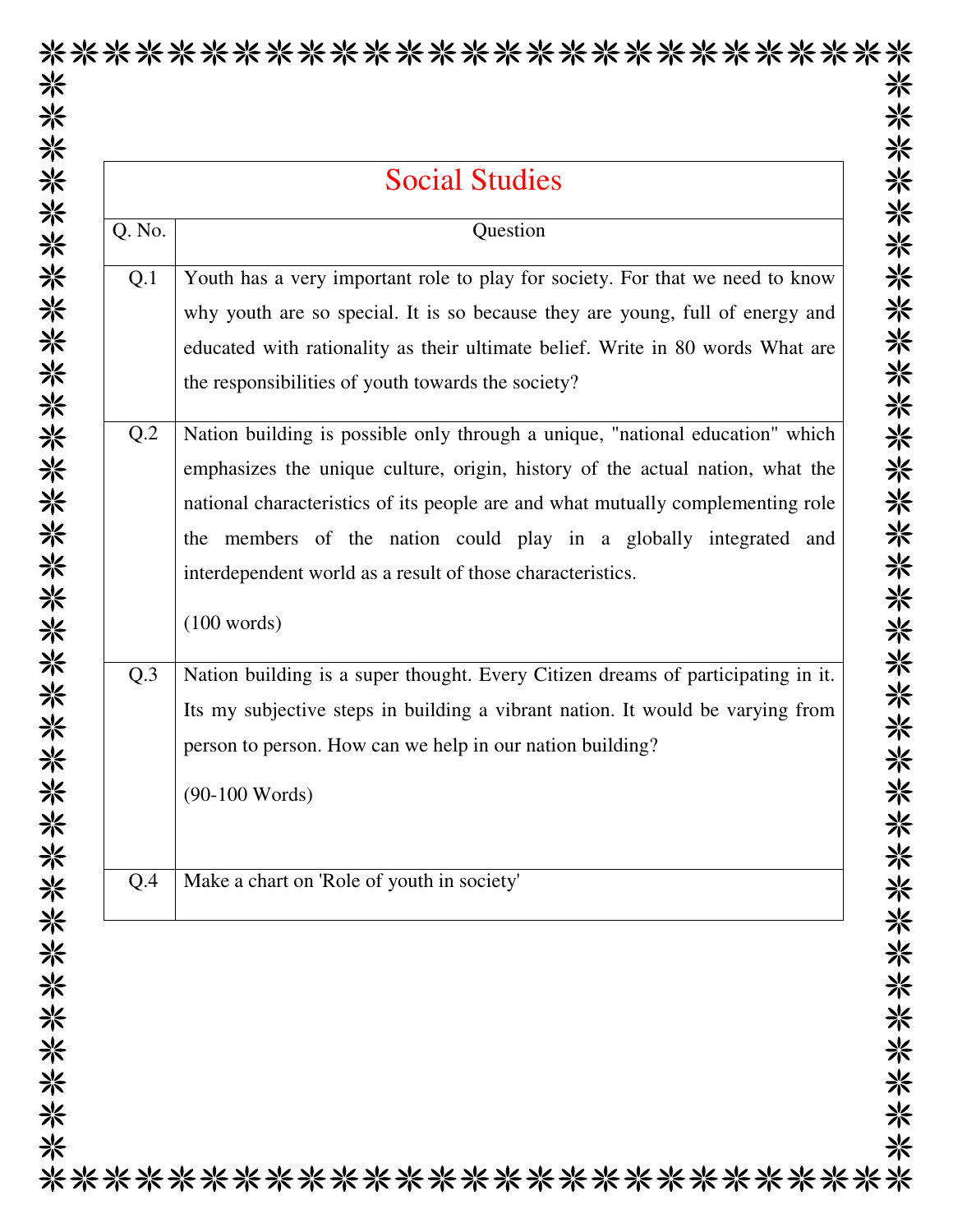| Science         |                                                                                                                                                                                                                                                             |
|-----------------|-------------------------------------------------------------------------------------------------------------------------------------------------------------------------------------------------------------------------------------------------------------|
| Q.No.           | Questions                                                                                                                                                                                                                                                   |
| Q.1             | As a youth its our major responsibility to take good care of nature and bring<br>awareness among the citizens for the same                                                                                                                                  |
|                 | Being environment friendly simply means having a lifestyle that is better for<br>the environment. It's just taking small steps towards looking after the mother<br>earth to make this planet a better place for our communities and generations to<br>come. |
|                 | 1. Write at least 20 ways to become eco-friendly at home, in school and inour<br>surroundings.                                                                                                                                                              |
| Q.2             | Kids want to go green, too. They hear adults talking about caring for the<br>planet, and they want to do their part. This is where parents, teachers and<br>youth leaders can step in and get kids started on an earth-friendly.                            |
|                 | Design any thing where the trash has been converted into any useful object<br>other than plastic.                                                                                                                                                           |
| Q <sub>.3</sub> | In the present scenario more and more adults are falling prey to covid 19<br>even though at this age their immunity is stronger than the men above<br>40. Collect data to justify the statement and suggest the ways to become<br>stronger and healthier.   |
| Q.A             | The work of building nation should be in hands of strong adult and as<br>responsible citizen out utmost duty to save water for that collect information<br>and paste pictures on ways to conserve water in tabular form.                                    |
| Q.5             | What are the best ways the youth of India can contribute to build our nationinto<br>a superpower? Collect information for the above data and arrange it in tabular<br>form and express your views on it.                                                    |